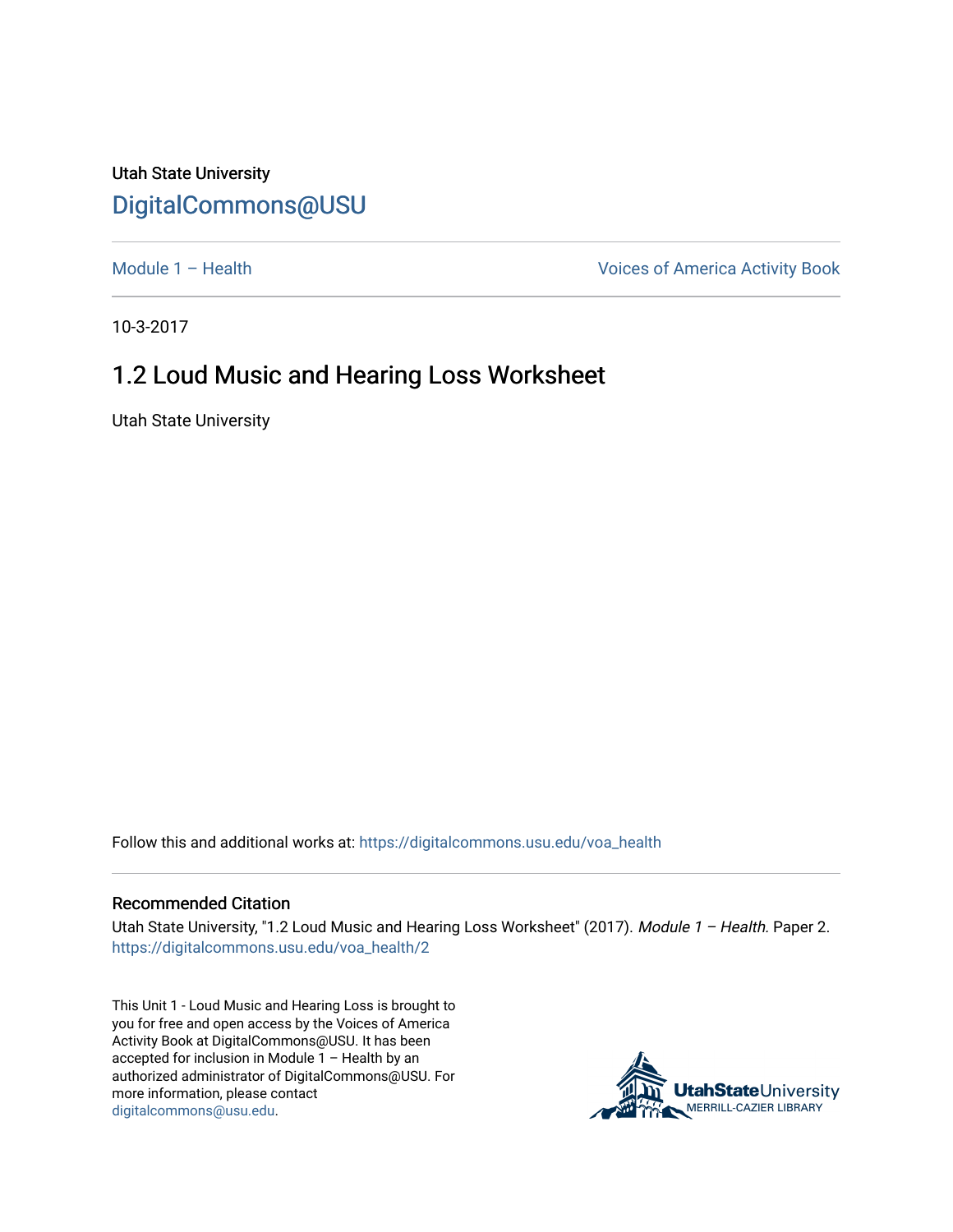*A. Listen to the Health Report and take notes below.*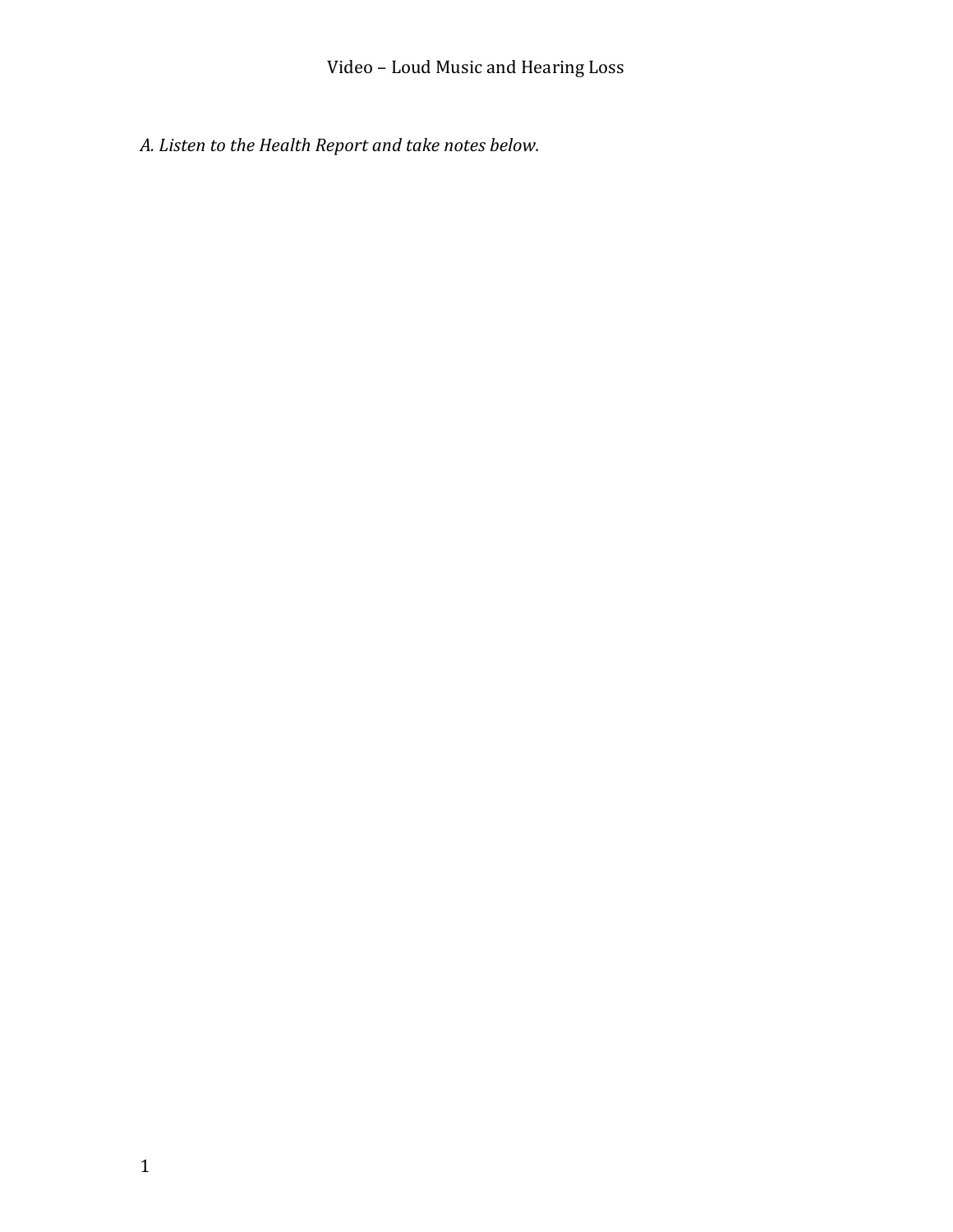*Use your notes to answer questions B and C below.*

*B. Mark below statements as true or false. If they are true, write T. If they are false, write F and correct the answer.*

1. \_\_\_\_\_\_\_\_\_\_ One billion teenagers and young adults around the world risk losing their hearing by listening to loud music.

2. \_\_\_\_\_\_\_\_\_\_ Many people like to listen to loud music especially hip hop.

3. \_\_\_\_\_\_\_\_\_\_ Dr. Shelley Chadha is a specialist on physical damage for the WHO.

4. \_\_\_\_\_\_\_\_\_\_ Unsafe sound could be 85 decibels for 8 hours or 100 decibels for just 15 minutes.

5. \_\_\_\_\_\_\_\_\_\_ She adds that people can protect themselves from unsafe videos by wearing earplugs during concerts.

6. \_\_\_\_\_\_\_\_\_\_ The WHO also advises young people to limit use of such devices

to less than one hour a week.

7. \_\_\_\_\_\_\_\_\_\_ It notes all of the cases of hearing loss can be avoided.

*C. Choose the best answer for each sentence from the multiple choices below.* 

- 1. This is according to WHO, the \_\_\_\_\_\_\_\_\_\_\_\_\_\_\_\_\_\_\_\_\_\_\_\_\_\_\_\_\_\_\_\_\_\_\_\_\_\_\_\_\_Organization.
	- a. World Heat
	- b. World Health
	- c. Word Health
	- d. Warm Heat

2. The damage the people are doing cannot be reversed, or \_\_\_\_\_\_\_\_\_\_\_\_\_\_\_\_\_\_\_\_\_\_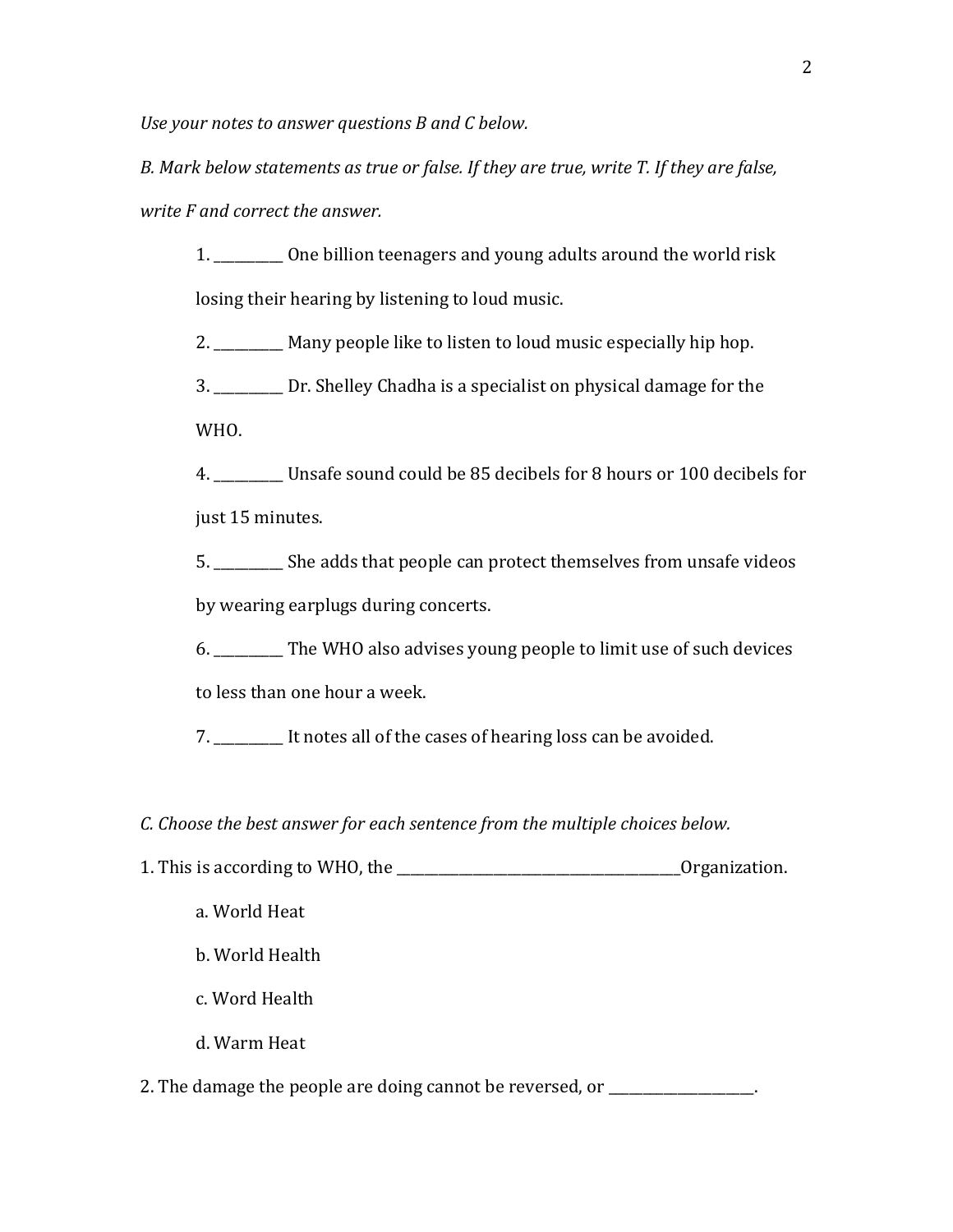a. fixed

b. faxed

c. foxed

d. thixed

3. Really loud music can have a serious effect on your \_\_\_\_\_\_\_\_\_\_\_\_\_\_\_\_\_\_\_\_\_\_\_\_\_

a. listening

b. looking

c. hearing

d. earing

4. They are listening to music on all of these but not on \_\_\_\_\_\_\_\_\_\_\_\_\_\_\_\_\_\_\_\_.

a. personal audio devices

b. concerts

c. nightclubs

d. movie theaters

5. Dr. Chadha says when the intensity of sound increases by three decibels, safe

listening time goes down by \_\_\_\_\_\_\_\_\_\_\_\_\_\_\_\_.

a. half

b. one

c. two

d. three

6. Another common sense suggestion is to turn down the \_\_\_\_\_\_\_\_\_\_\_\_\_\_\_\_\_\_\_\_\_ on your personal audio devices.